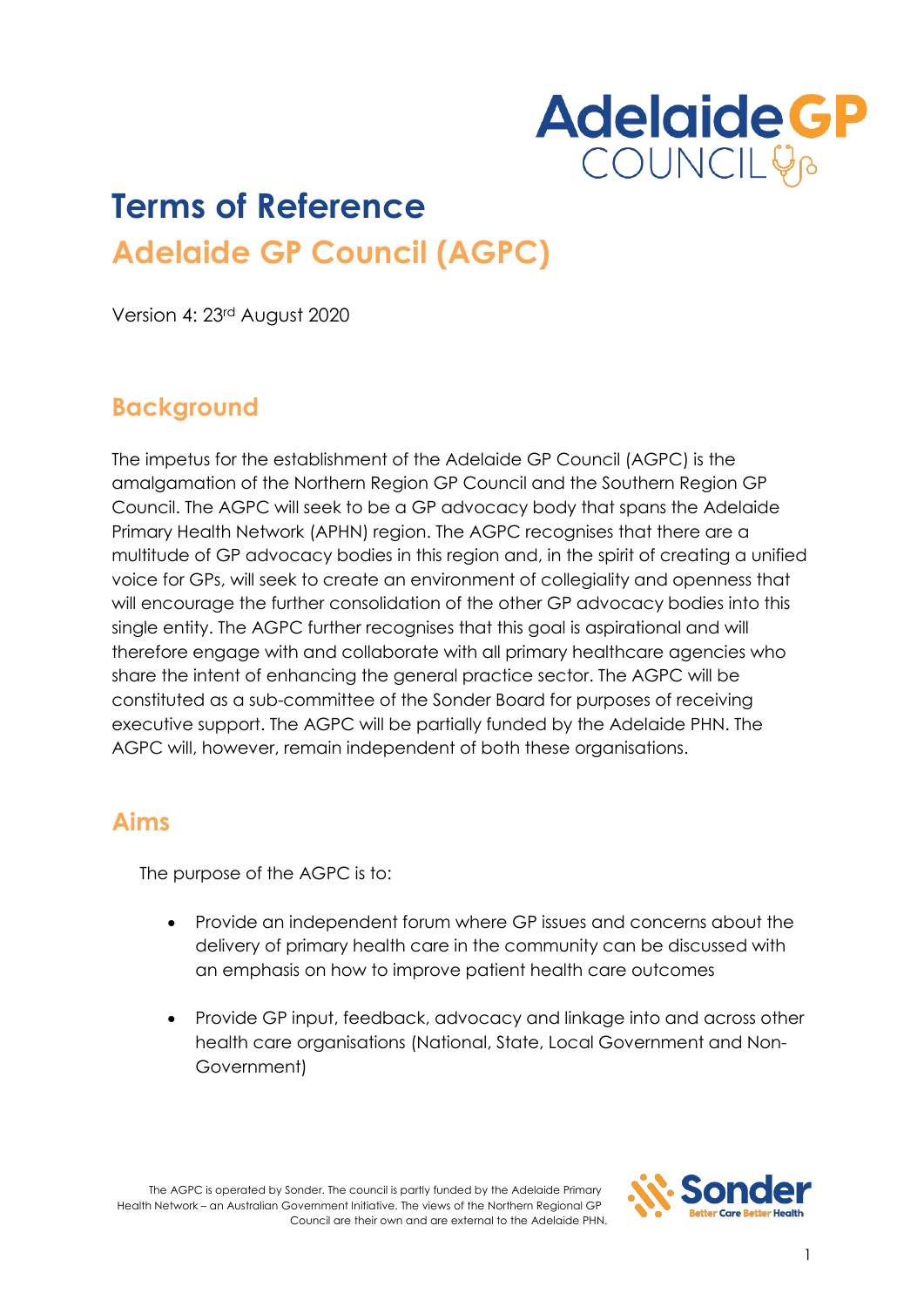• Ensure GP representation on various panels and committees is coordinated and represents a consensus view

### **Operational Processes**

- 1. The aim of the AGPC is to provide a forum for GPs in the APHN region to raise issues that affect General Practice and its ability to provide effective primary health care in the community.
- 2. The AGPC will discuss issues brought to its attention which affect the delivery of primary health care in the community and impact on better outcomes for individuals.
- 3. The AGPC will receive requests from the Adelaide PHN, Sonder Board or other organisations that require GP input and/or consultation.
- 4. AGPC meetings will be held at least once per quarter (minimum of 4 times per year).
- 5. Meetings will generally be 2 hours in duration and members of the Council will be remunerated for this time. However the AGPC recognises that membership of the Council requires Members to engage in activities to progress matters raised by the Council either through pre-readings or attendance at relevant meetings. There is no remuneration for these activities.
- 6. Members who wish to propose items for a meeting must send their proposed motion and supporting document/s to the Chair or the Executive Officer. Items accepted by the Chair will be put on the agenda and the background document will be circulated in advance, to allow for the meetings to be focused on deliberations and problem-solving. New matters will not be introduced at meetings unless the matter is urgent and was unforeseeable. Members will not use this forum to air grievances or concerns about their own general practice but will use their time to focus on systemic and regional concerns.
- 7. The AGPC is constituted as a sub-committee of the Sonder Board and as such has a reporting requirement back to the Board of Sonder, quarterly or as otherwise required. The AGPC will provide position papers, advice and recommendations to the Sonder Board, the relevant LHN or the APHN as required.

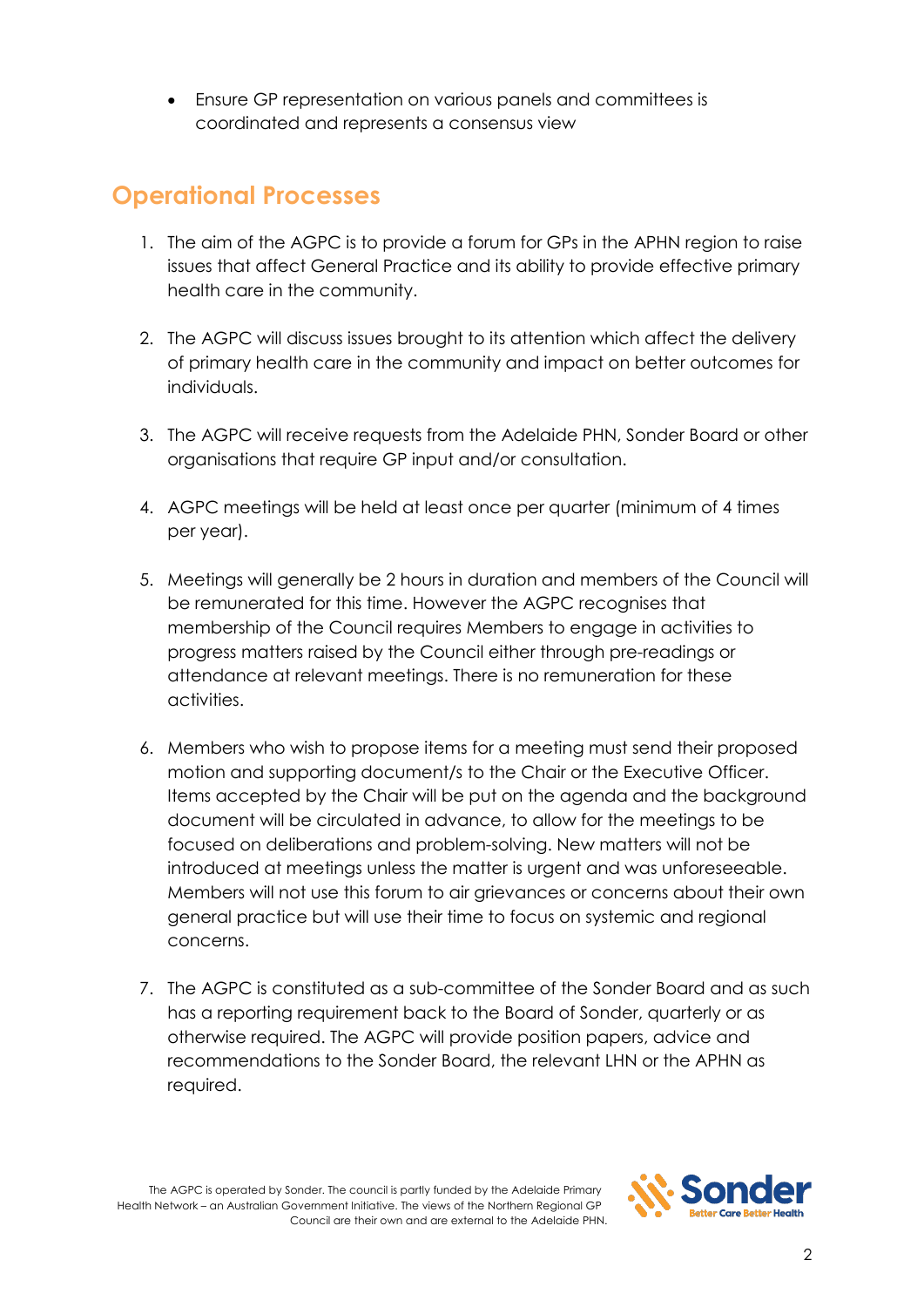- 8. There must be a minimum of 10 voting members present for the Committee to conduct business
- 9. As far as practically possible, the AGPC will seek consensus in its decision making.
- 10. Every member of the AGPC will actively participate in regional meetings and other forums because members recognise that the AGPC is not only about airing issues, but also about active engagement and participation in activities that progress the Aims of the AGPC.
- 11. Minutes will be kept of all meetings and circulated to the APHN and Sonder Board of Directors. A quarterly update will also be included in the Sonder and APHN newsletters for the purposes of raising awareness of the AGPC and its work.
- 12. Each AGPC member will strive to seek the views of other GPs in the respective regions so that the AGPC collectively represents the views of the sector and not just the personal view of the relevant council member.
- 13. The AGPC will protect its independence and all Members will be vigilant about managing and disclosing conflicts of interest.
- 14. Sonder will auspice the AGPC. Video-conferencing will be the preferred modality.

# **Membership**

The AGPC will establish a 5 person Membership committee, chaired by the Chair of the AGPC and comprising 2 members from the former SRGPC and 2 members of the former NRGPC. The composition of the Membership committee will be reviewed annually. The Membership committee will resolve all matters pertaining to the membership of the AGPC and will deal with other matters as delegated to the Committee by the AGPC.

The AGPC will seek to have representation from a broad range of capabilities and interests across the general practice sector. The AGPC will seek to have broad representation from GPs who work across the APHN region. The AGPC will strive to have a balance of GP members who work in the following regions:

- 1.1 GPs from the north
- 1.2 GP from the north east
- 1.3 GPs from the central metro

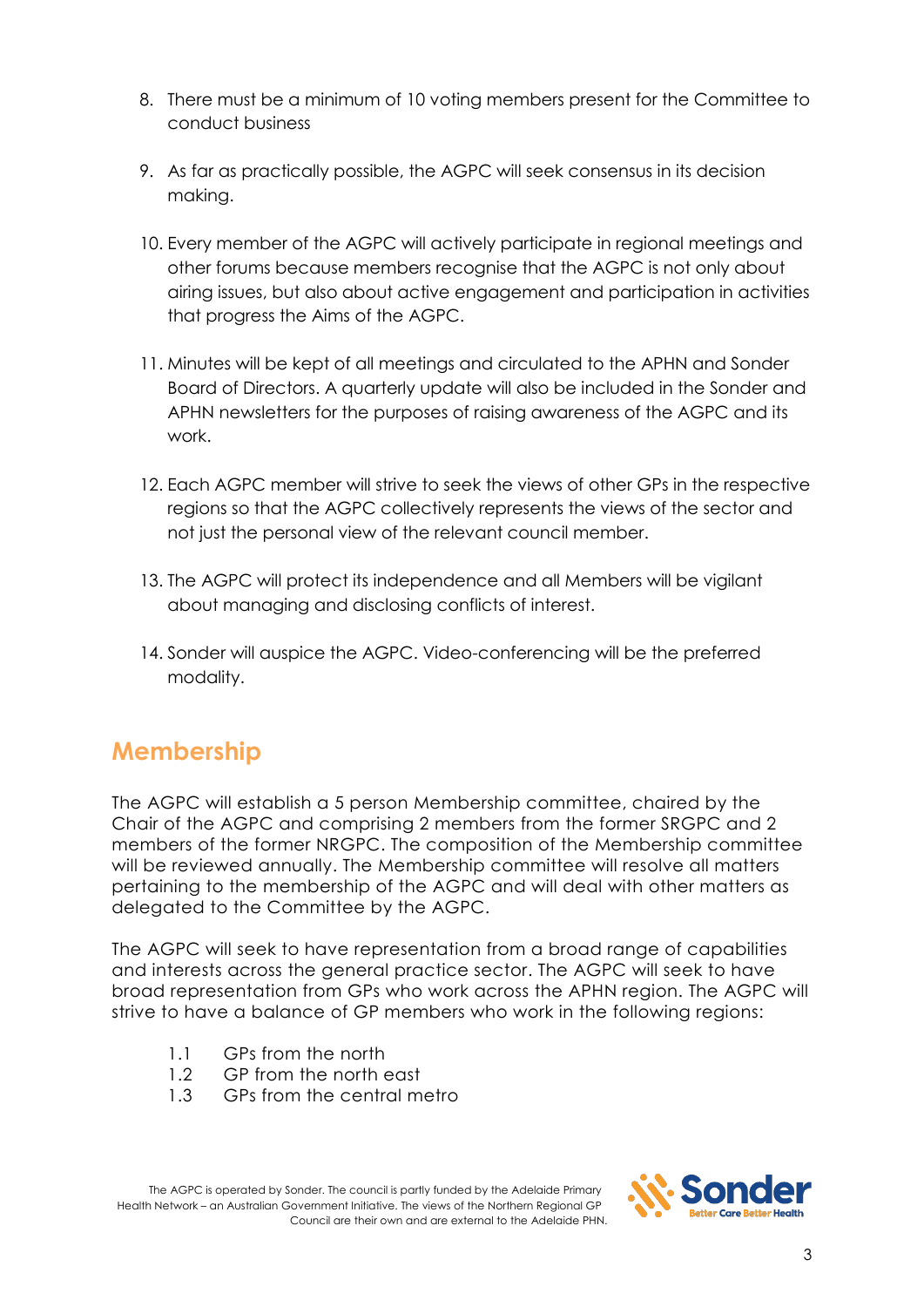- 1.4 GPs from the south
- 1.5 GPs from the lower south

The regional balance of members is aspirational and the AGPC shall review its membership on an annual basis to ensure it has the right balance of representation that ensures a diversity of voices across its membership. The AGPC will further review the Membership annually to ensure that the number of members does not make it unwieldy for the AGPC to operate effectively.

The AGPC, in further recognising the unique challenges faced by Aboriginal and Torres Strait Islander communities, will strive to have an Aboriginal GP as part of its membership. This role can be filled from any region and is in addition to the regionalbased roles set out above.

The AGPC will be chaired by a Member of the Sonder Board of Directors. This role is in addition to the regional-based roles set out above. The CEO of Sonder will facilitate executive support for the AGPC.

The current members of the NRGPC and SRGPC will constitute the inaugural membership of the AGPC. The membership will be reviewed annually and amended by the Council as needed. The intent of the inaugural membership is to transition all members of the NRGPC and SRGPC to the AGPC and any changes to the membership will be conducted in the course of the first term of the AGPC.

#### **The further restrictions to membership are as follows:**

- 1. The term of office for Council members is 3 years and the Council will review its membership at the end of each 3 year term to ensure broad based representation and the presence of a diversity of voices. Council members who have served a term of office of 3 years can re-nominate and serve for another three year term. The Council will strive to ensure renewal and revitalisation of its membership.
- 2. There are no elections and members are identified through professional networks and, if needed, calls for nominations. The AGPC will be solely responsible for adding new members to the Council. The inaugural Members will serve for the first term of the Council.
- 3. There should be only one GP from any practice or groups of associated practices who serves on the Council. Should multiple GPs nominate for the AGPC from a single general practice or group of associated practices, the Membership committee will determine whether such membership does not deviate from the intent of the AGPC to have broad based representation.
- 4. Members who are unable to attend meetings are required to submit apologies to the Chair prior to meetings. Failure to attend 3 consecutive meetings could result in termination of membership of the AGPC. In such